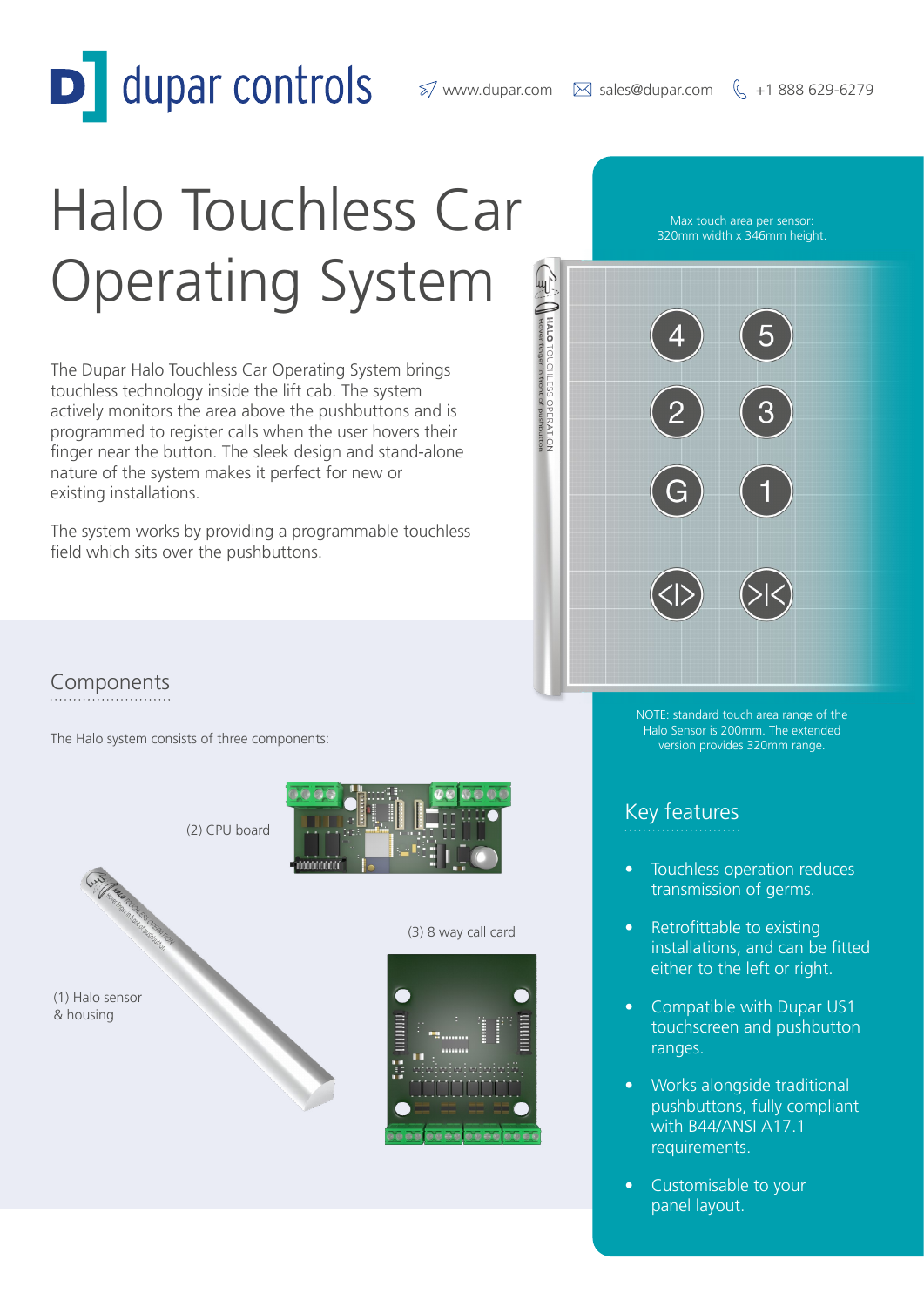# Dimensions





# Technical details

#### Halo sensor & housing extending the CPU board

| <b>Operating temperature</b> | $-20^{\circ}$ C to $+65^{\circ}$ C          |
|------------------------------|---------------------------------------------|
| <b>Mounting holes</b>        | Three holes for M3 studs (Ø4mm)             |
| <b>Overall dimensions</b>    | 31.5mm width X 364mm height<br>X 22mm depth |
| <b>Material</b>              | Aluminium housing with plastic<br>end caps  |
| Cleaning                     | Wipe with a damp cloth                      |

#### 8 way call card (8 solid state relays)

| <b>Isolation voltage</b>      | 3 75 kV          |
|-------------------------------|------------------|
| <b>Maximum output voltage</b> | 60V              |
| <b>Maximum load current</b>   | $100 \text{ mA}$ |
| Maximum 'ON' resistance       | 5 Ohm            |
| Maximum 'OFF' leakage         | 1uA              |

 $17mm$ 

4mm

| <b>Operating Voltage</b> | 8-26 VDC                 |
|--------------------------|--------------------------|
| <b>Maximum current</b>   | 100 mA (depends on load) |

52mm

⋒

 $\phi$ 

#### LED illumination

| <b>Operating Voltage</b> | 24 VDC |
|--------------------------|--------|
| <b>Maximum current</b>   | 120 mA |

#### Part numbers

| Halo sensor & housing | 149R-0004-002 |
|-----------------------|---------------|
| <b>CPU</b> board      | 520902-210804 |
| 8 way call card       | 520902-210806 |